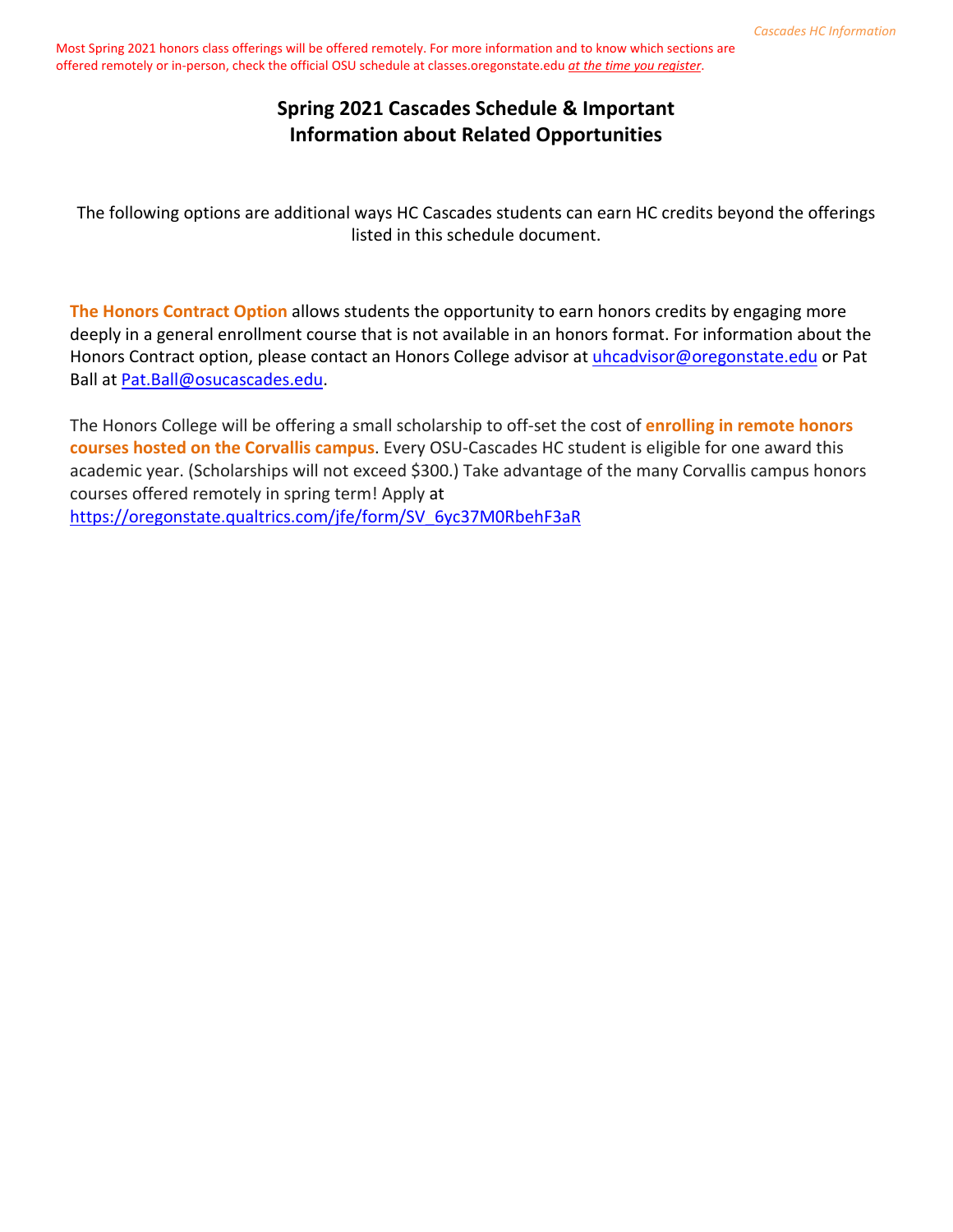#### **Spring 2021 Cascades HC Bacc Core**

#### **WR 224H Introduction to Fiction Writing 3 HC Credit(s)** 3 HC Credit(s)

**CRN**: 58561 **Section** 400 **online**

Instructor(s): Rob Drummond

This special Honors section of WR 224—which fulfills your WR II Bacc Core requirement!—will put an Honors College-twist on the traditional approach to introductory fiction writing. All levels of writing experience and background are welcome! Our goal will be to build your proficiency and comfort level with the elements of compelling fiction writing through discrete exercises and careful reading. In the latter part of the term, you'll apply these newfound skills as you develop your fiction portfolio, the heart of which will be your own completed and revised short story. You'll walk out of the class a better writer and a more discriminating consumer of stories in all mediums. **This is an Ecampus course. Tuition rates for Ecampus courses are different than on-campus courses and can be found at** 

**ecampus.oregonstate.edu/services/tuition.** PREREQS: WR 121/121H. **Satisfies: HC BaccCore** - **Writing II**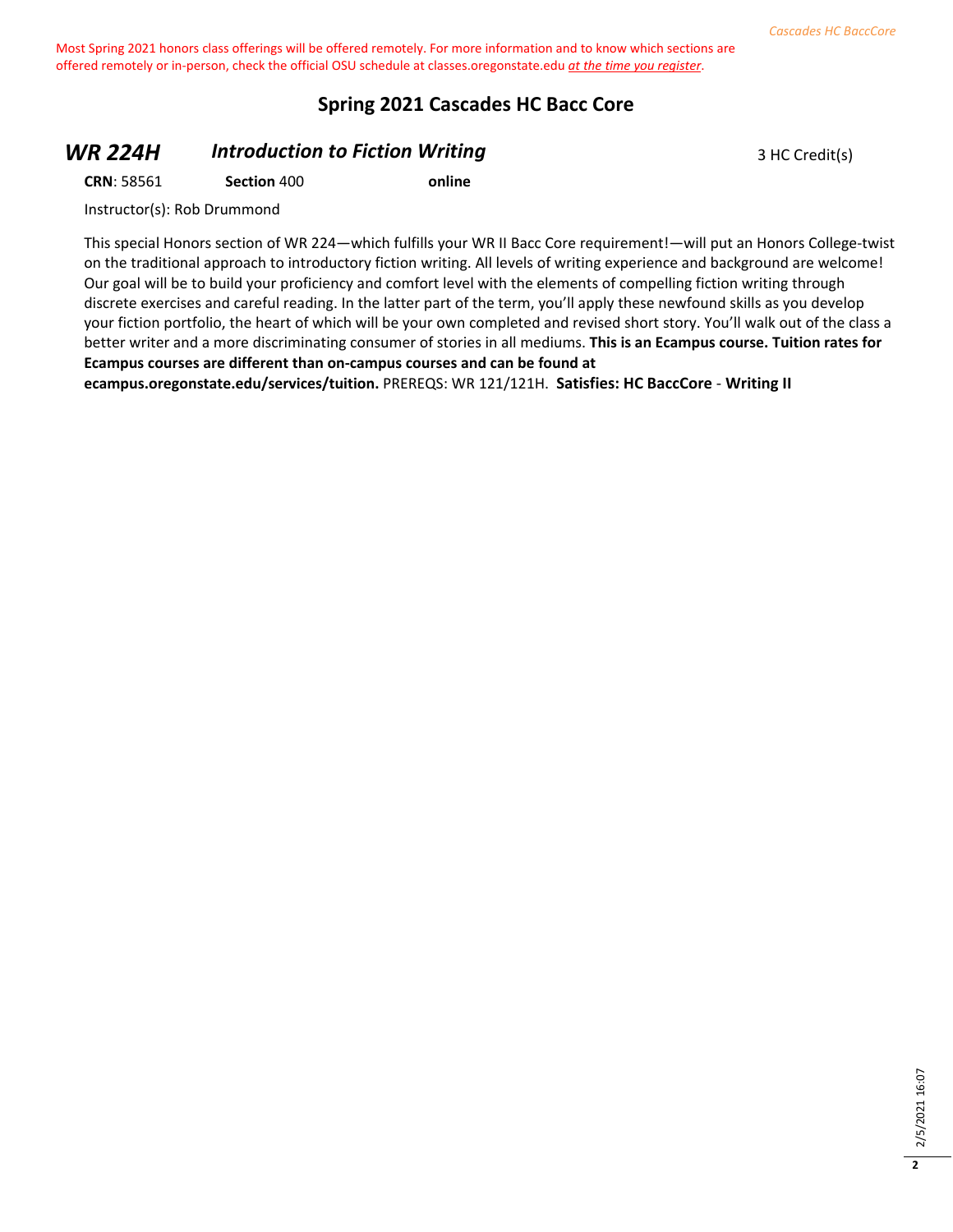## **Spring 2021 Cascades HC Colloquia**

*HC 407 Exploring Controversies and Debunking Myths in* 

1 HC Credit(s)

*Psychology*

**CRN**: 59950 **Section** 501 SEM **F 1400 - 1450**

Instructor(s): Satoris Howes

This course deals with topics that arouse debate, argument, and controversy, both within the psychological community as well as in the public arena. Controversies and myths within the field of psychology will be presented and the rationale and methodologies that underlie the research conclusions will be examined and critiqued. Sample topics may include whether electroconvulsive ("shock") therapy should be used to treat depression, whether providing incentives decreases intrinsic motivation, whether playing Mozart helps boost infant intelligence, and whether subliminal messages can persuade people to buy products. **Graded: P/N. Satisfies: HC Colloquia**

# *HC 407* **Origins and Evolution of Plant and Animal Domestication** 1 HC Credit(s)

**CRN**: 60000 **Section** 502 SEM **W 900 - 950**

Instructor(s): Bruce Seal

During the course we will explore the origins of plant and animal domestication accompanied by analyzing the evolutionary genomic and sociological aspects of domestication. Domestication of both plants and animals can be defined as "a distinctive coevolutionary, mutualistic relationship between domesticator and domesticate" that can be "distinguished from related but ultimately different processes of resource management and agriculture" during human history. The origins of domestication continue to be an active area of scientific investigation that impacts present-day agricultural production and companion animal/plant interaction with humans. **Satisfies: HC Colloquia**

| HC 407<br><b>CRN: 60006</b> | <b>Science, Religion, and Sustainability</b> |     |               | 1 HC Credit(s) |
|-----------------------------|----------------------------------------------|-----|---------------|----------------|
|                             | <b>Section 503</b>                           | SEM | F 1100 - 1150 |                |
|                             |                                              |     |               |                |

Instructor(s): Matthew Orr

This course explores religious ideas such as faith, taboo, meaning, purpose, and inspiration in the context of contemporary scientific knowledge and the earth's environmental crisis. Readings are drawn from scientists writing about religion, theologians writing about science, and historians and philosophers writing about both. Discussions and writing assignments will seek to identify areas of synergy between scientific and religious thought and encourage individual development of each student's worldview. **Satisfies: HC Colloquia**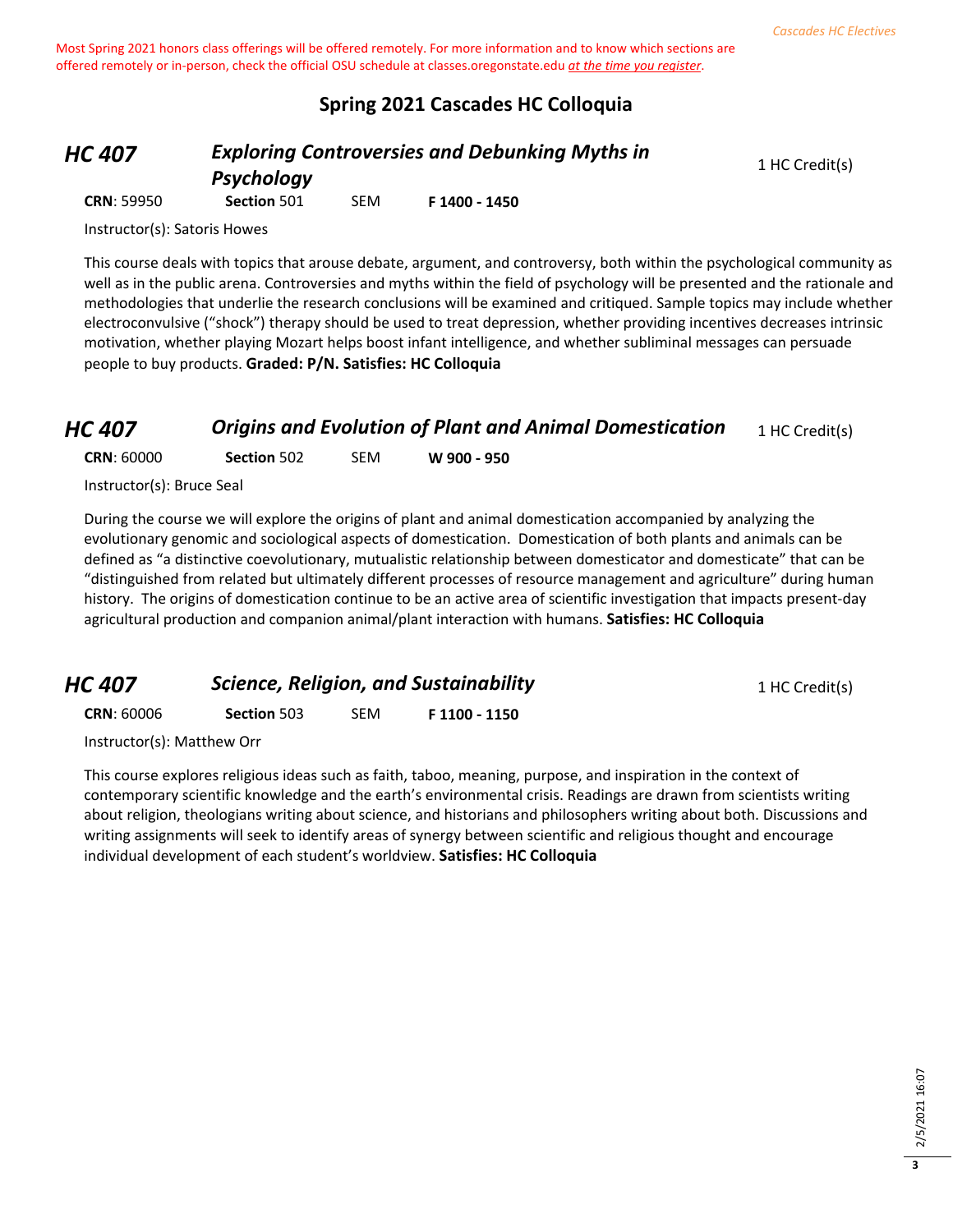#### **Spring 2021 Cascades HC Electives**

# **HC 409 Civic Engagement Civic Engagement** 1 HC Credit(s)

**CRN**: 56300 **Section** 501 PRAC

Instructor(s): Leanna Dillon

Honors students can earn credit while participating in an ongoing community engagement project within the local community. Participating honors students commit to serve an average of 2-3 hours per week within their project site, keep track of their service hours, and complete a 2 page reflection paper due at the end of the term. Students must contact Leanna Dillon (leanna.dillon@oregonstate.edu) to complete a Learning Agreement and get details on how to register for this course prior to the start of the term. **Graded: P/N. Satisfies: HC Elective**